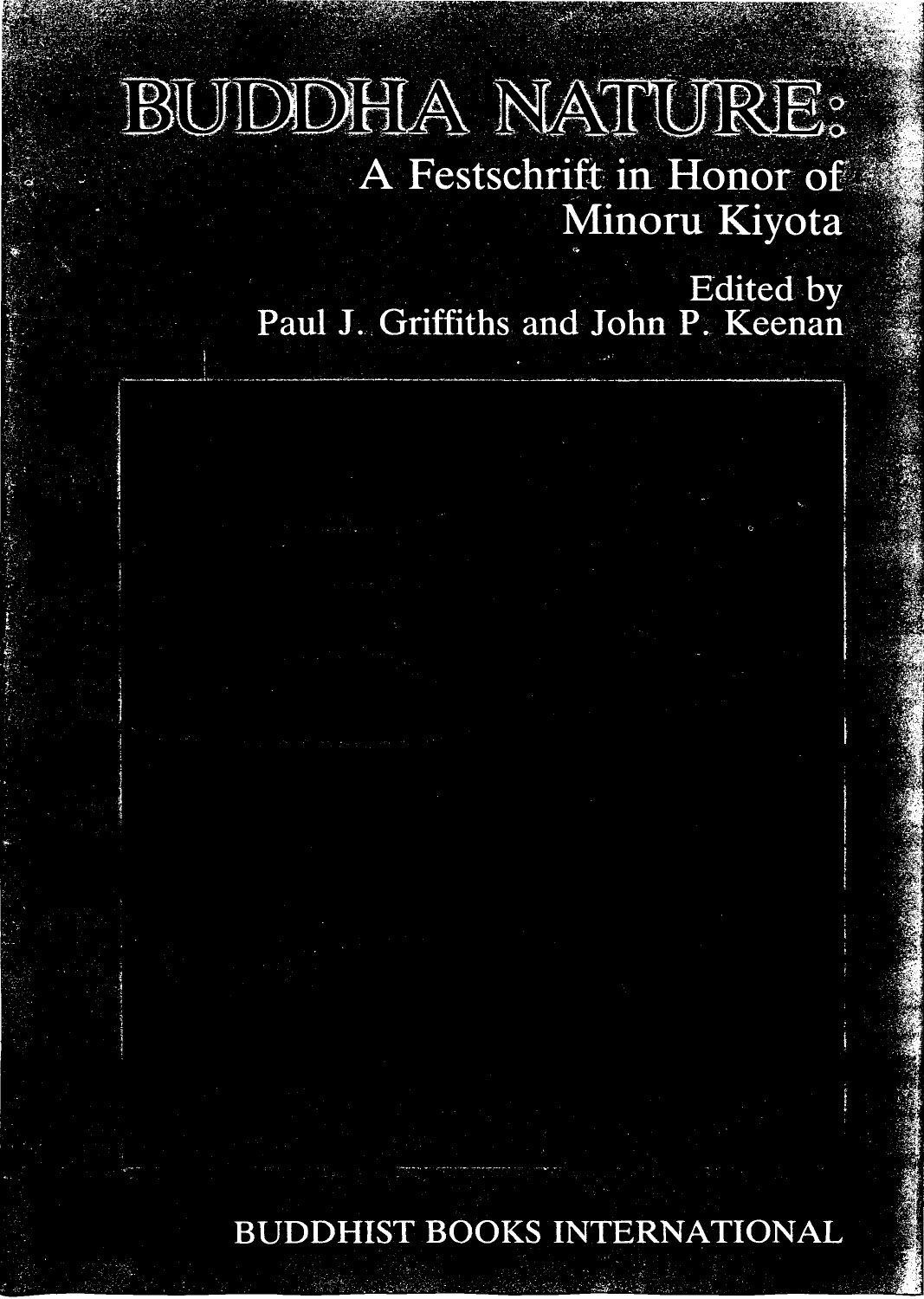# T'ien-t'ai Chih-i's Concept of Threefold Buddha Nature—A Synergy of Reality, Wisdom, and Practice

*Paul L. Swanson* 

The idea of Buddha Nature, that all beings have the innate potential to become Buddhas, was an important topic of debate in later T'ien-t'ai thought, and led to some fascinating speculations. Prominent among these was Chan-jan's<sup>a</sup>  $(711-782)$ advocacy of Buddha Nature in all things, even in inanimate objects such as plants, trees, rocks and mountains, an idea which came to dominate Chinese and Japanese Buddhism.<sup>1</sup> Unlike later T'ien-t'ai thought, however, it would appear that the term "Buddha Nature" itself is not prominent in the writings of Chih-i, the founder of T'ien-t'ai philosophy.<sup>2</sup> It is not a topic dealt with explicitly at any length in his major works such as the *Fa-hua* **hsiian-i** or *Mo-ho* chih-kuan. Much as the three-

- ----

**<sup>1</sup> See** especially his **Chin** *kang peib,* Taish6 **46,781-786.** See also the essay by Heng-ching Shih in this volume.

**<sup>2</sup>** For a quite different opinion, see Yu-kwan Ng's "Chih-i **and** Mgdhyamika," Ph.D dissertation, McMaster University. Ng argues that what he calls "Middle Way-Buddha Nature" is the central concept in Chih-i's philosophy. There are some Japanese scholars who argue, on the other hand, that much of the material on Buddha Nature attributed to Chih-i is later, attributable especially to Chih-i's disciple Kuan-ting in response to the competition from **San-lun** scholarship. **See** Hakamaya Noriaki, *Hongaku* **shisd hihan**  (Tokyo, 1989). especially 16-20. For **textual** studies showing the later accretions to Chihi's work, especially in the *Fa-hua wen-chu',* **see Hirai** Shun'ei, *Hokke monfu* **no** *seiritsu* **ni** kansuru kenkyū.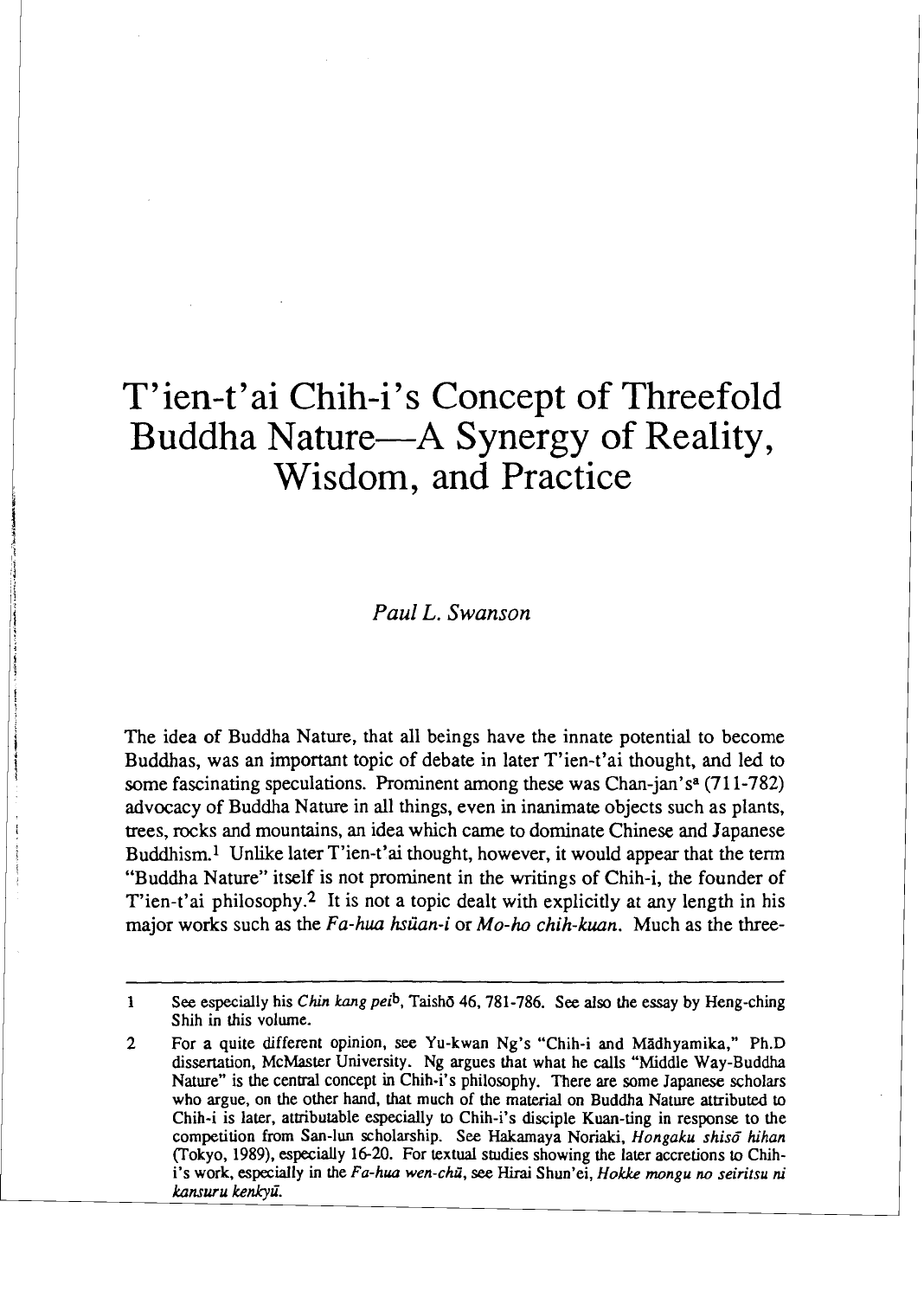- -

fold truth (emptiness, conventional existence, and the Middle) provides the structure and basic pattern for Chih'i's massive system of Buddhist practice and philosophy without being expressly treated at any length, Buddha Nature is not so much explained as assumed.3 And yet, like the threefold *truth,* it is an important concept in Chih-i's T'ien-t'ai philosophy and practice in the sense that Buddha Nature is synonymous with the *ekayana* principle of the *Lotus Sutra*, the highest expression of the Buddha dharma. The concept of Buddha Nature, in this sense, is part of the assumed structure of Chih-i's T'ien-t'ai Buddhism

The question then is, what does Buddha Nature mean and what is its significance for the theory and practice of the Buddha dharma? I intend to show that for Chih-i Buddha Nature is not a static entity but an active threefold process which involves the way reality is, the wisdom to see reality **as** it is, and the practice required to attain this wisdom. Buddha Nature is threefold: the three aspects of reality, wisdom, and practice are interdependent--one aspect does not make any sense without the others. In other words, the three aspect of reality, wisdom, and practice must be taken as a synergistic whole; they support each other and cannot be meaningful on their own. The "way things are" is realized (and Buddhahood achieved) through the attainment of wisdom, by following certain practices.

One of the few explicit discussions of Buddha Nature by Chih-i, and one that fits into the basic smcture of his philosophy as a whole, is his formulation of the threefold Buddha Nature in the Fa-hua *hsiian-i.* Even this explanation is only a short part of a longer section on "threefold reality".<sup>4</sup> The concept of threefold Buddha Nature is thus part of a general pattern in which various Buddhist concepts—vijnāna, prajnā, trikāya, triratna, and so forth—are interpreted in a threefold pattem: the synergy of reality, wisdom, and practice. I will thus discuss Chih-i's concept of the threefold Buddha Nature in the context of this threefold pattern of reality, wisdom, and practice.

## Threefold Reality Illustrated in Ten Categories

At the risk of straying too far from the subject of Buddha Nature, I will first present the ten Buddhist themes which Chih-i interprets in a threefold manner. It is within this context that Chih-i presents his idea of threefold Buddha Nature, and in order to understand Chih-i's threefold Buddha Nature it is useful to see how this pattern is applied on an extended level.

Chih'i's discussion of this threefold pattem begins with what he calls the three (or threefold) "tracks"<sup>c</sup>. Chih-i uses the term "tracks" because these are the

おおとり きょうほう

**<sup>3</sup> On the threefold truth** *see my Foundations of Tien-t'ai Buddhism: The Flowering of the Two Truths Theory in Chinese Buddhism (Berkeley, 1989).* 

**<sup>4</sup> Taishd33,741b-746~.**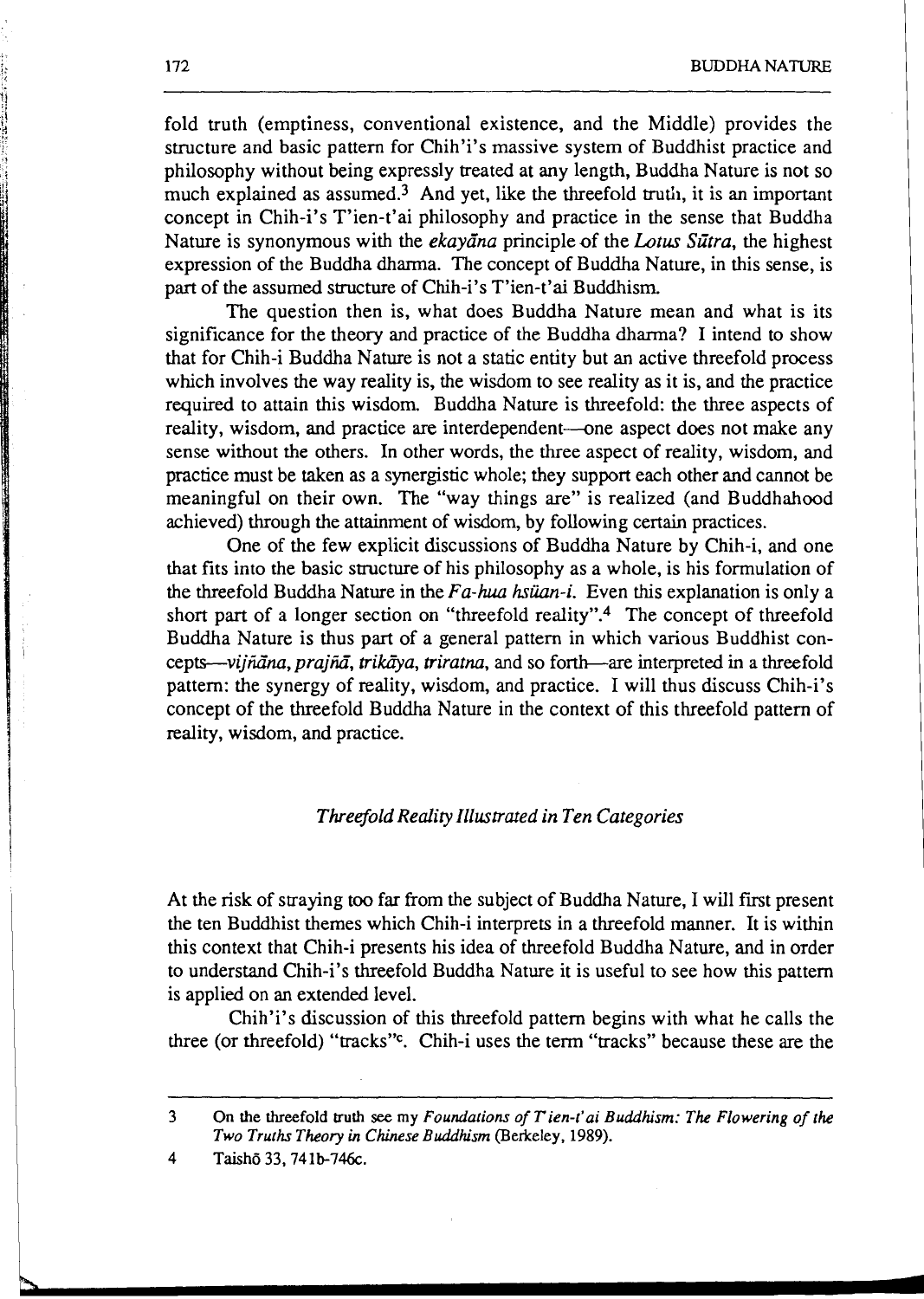three aspects of the way things are; in a sense reality is "set" in a certain pattern. This basic pattern is illustrated through a discussion of ten Buddhist concepts, all of which are interpreted in terms of both their unity and diversity.<sup>5</sup>

The three "tracks" are: (1) the true natured of reality, i.e., the way things are whether or not one is aware or awakened to it; (2) the wisdom, or "illumination through insight"<sup>e</sup>, which destroys one's delusions and through which the true nature of reality is revealed; and (3) one's inherent disposition<sup>f</sup> or potential (and, implicitly, the practices necessary) to realize this wisdom.

Note that Chih-i emphasizes both the unity and diversity of these elements. As Chih-i is wont to say, they are three in one, one yet three. In technical T'ien-t'ai terminology:

There is only one Buddha vehicle. This single Buddha vehicle involves a threefold reality. This is also called the truth of supreme meaning, the supreme meaning of emptiness, and the tathägatagarbha. These three [aspects] are not a fixed three; there are three yet they are one. The one is not a fixed one; there is one yet it is three. This is beyond conceptual understanding; these are neither in a straight row [the same] nor distinct, like the Example 2 and  $\sum_{i=1}^{n}$  in a straight fow the static<sub>1</sub> in [Sanskrit] letter :. or the eyes of  $\frac{1}{2}$  of  $\frac{1}{2}$ . ey are three in one, one yet three. In technical T'ien-t'<br>Buddha vehicle. This single Buddha vehicle<br>old reality. This is also called the truth of<br>i, the supreme meaning of emptiness, and the<br>These three [aspects] are not

Chih-i then quotes the Nirvana Sutra that "Buddha Nature is ... both one and not one, neither one nor not one."7 He explains that Buddha Nature is "one" because "all sentient beings [participate in] the single vehicle (ekayana; i.e., all sentient beings are destined to eventually attain Buddhahood), and this expresses the truth of supreme meaning (paramarthasatya)."<sup>8</sup> For Buddha Nature to be "not one" means that "there are numerous dharmas (i.e., the diversity of provisional reality); this expresses tathagatagarbha."<sup>9</sup> Buddha Nature is "neither one nor not

 $\lambda$ 

<sup>5</sup> Taishō 33, 741b11.

<sup>6</sup> Taishd 33, 741b13-17. These images are often used by Chih-i **to** illustrate the unity and diversity of the three-in-one, one-yet-three formulation. The Sanskrit vowel 'i' and the three eyes of isvara are arranged in such a way, like a triangle, that they illustrate how three elements can be taken as a single unit. The three eyes of isvara, for example, with two eyes lined up **as** in the ordinary human face and one extra eye in the middle of the forehead, can be taken **as** a single unity (unity), yet **as** three eyes (diversity). The two analogies are from the *Nirvāna Sūtra* (Taishō 12, 616b11-17).

 $\overline{7}$ Taishō 12, 770b20-25. The full quotation from the *Nirvāṇa Sūtra* is: "Good sons, Buddha Nature is both *rupa* and not *rupa*, neither *rupa* nor not *rupa*. It both has marks and does not have marks, neither has marks nor does not have marks. It is both one and not one, neither one nor not one. It is not eternal nor is it cut off; it is neither noneternal nor not cut off. It is both existent and nonexistent; it is neither existent nor nonexistent. It is both perishing and nonperishing; it is neither perishing nor nonperishing. It has both cause and effect; it has neither cause nor effect. It has meaning and no meaning; it neither has meaning nor no meaning. It is both verbal and nonverbal; it is neither verbal nor nonverbal."

Taishd 33,741bl8-19. 8

<sup>9</sup> Taish6 33,741b19-20.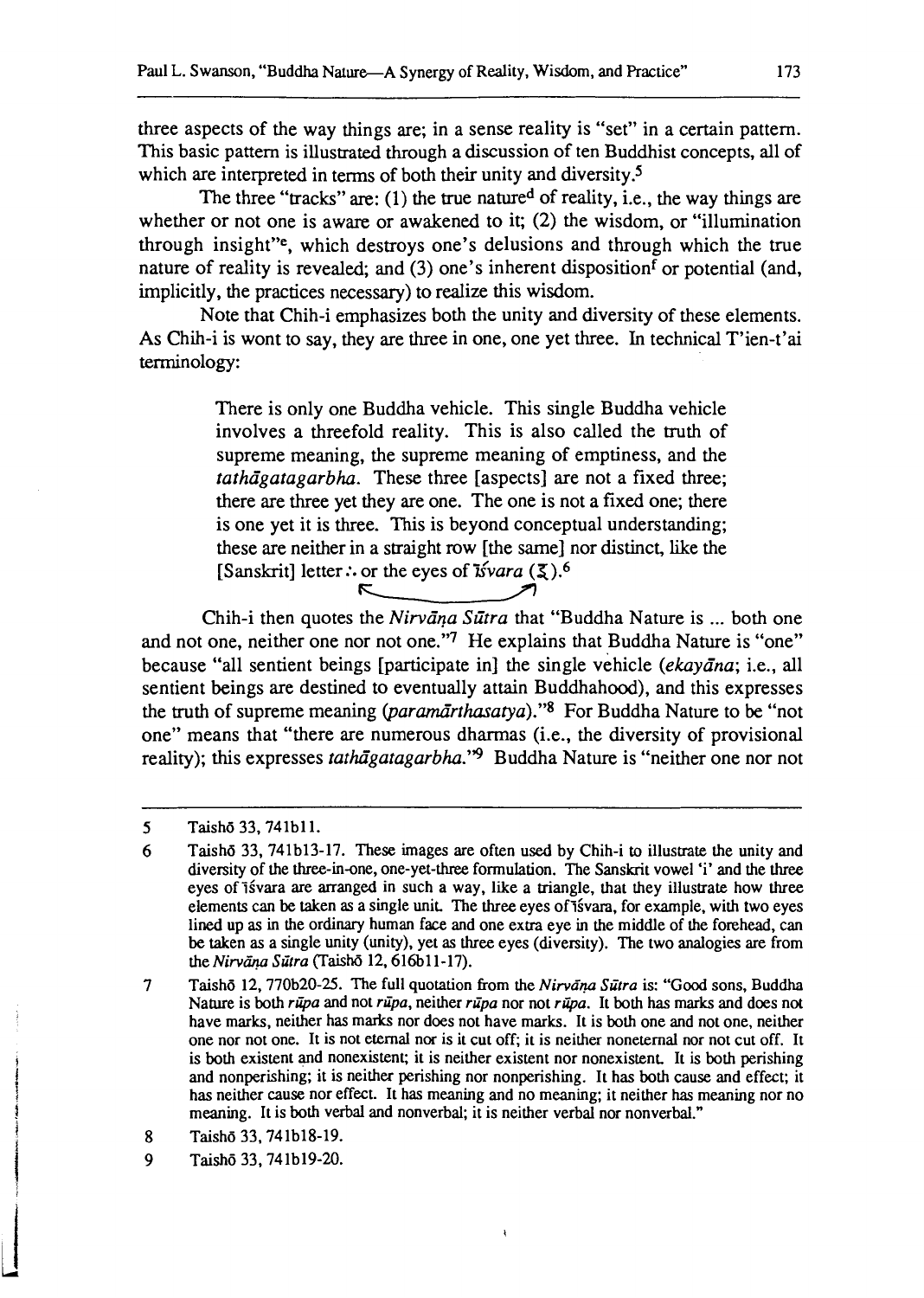one"; it is neither a fixed unity nor a fixed diversity; there is one reality with three "names." $10$  It is not that there are three "realities," but that there are three aspects to the way things are. This threefold pattern, and the three-in-one yet one-as-three motif, is related to Chih-i's concept of the threefold truth, and also holds true for the remaining threefold categories (for which refer to the chart on page 176).

What then are these ten categories of threefold reality and their content? Chih-i lists them, and gives the reasons for their choice and order, as follows:

> $(1)$  The threefold path of cyclic samsara is the basic dharma, therefore it comes first. If one wishes to reverse the flow of samsāra, one should understand (2) threefold consciousness, know **(3)** threefold Buddha Nature, awaken (4) threefold wisdom, arouse (5) threefold *bodhi*-mind, practice (6) the threefold Mahāyāna, illumine (7) the threefold body (trikaya), and perfect/attain (8) threefold nirvana. (9) The three jewels (triratna--Dharma, Buddha, Sangha) benefit all [beings] and when their [task ofJ transforming and leading [others] is exhausted, they will enter (10) the threefold virtue/reward and dwell in the secret storehouse [of Buddhahood]. $^{11}$

The "threefold path," the first of the ten sets of three, refers to the cycle of sams $\overline{a}$  as suffering, passions, and karma. There is suffering (the way things are), which leads to passionate attachment and delusion (the opposite of wisdom), which in turn leads to karmic activity, leading again to further suffering in an endless cycle. This is the human condition. The themes which follow consist of those matters which need to be realized or perfected in order to overcome this human condition and attain the perfection of a Buddha.

The second of set of three is threefold consciousness: amala-vijñāna, ālaya $vi\tilde{n}\bar{a}na$ ,  $\bar{a}d\bar{a}na-vi\tilde{n}\bar{a}na$ , the threefold consciousness beyond the five senses, and ordinary consciousness (mano-vijñana). At this point, Chih-i relies upon the "nine viiñ $\bar{a}$ na" theory of the She-lun school rather than the traditional "eight vijñ $\bar{a}$ na" theory of the Ti-lun school.<sup>12</sup> Amala-vijnāna, pure or undefiled consciousness, corresponds to the aspect of "true nature," *alaya-viiñana*, the "store" consciousness, corresponds to the aspect of wisdom, and  $\bar{a}d\bar{a}na$ -vij $\bar{n}a$ , which holds the "seeds" for both defilement and enlightenment, corresponds to the aspect of practice or

**<sup>10</sup> Taish6 33,741b20-22.** 

<sup>11</sup> Taishō 33, 744a24-28.

**<sup>12</sup> Chih-i is aware of the fact that there are various interpretations of these "upper levels" of**  consciousness. See the *Fa-hua hsüan-i* [Taisho 33, 744b-c] and his commentary on the *Virnalakirtisttra* **[Taishe 38, 553aI. This is a very complicated subject which cannot be dealt with in this paper. For a good summary see Stanley Weinstein, "The Concept of**  *daya-vijkina* **in he-T'ang Chinese Buddhism," in** *Ytki ky6ju sholju kinen: bukkyd shiscshi ronsht* **(Tokyo, 1964), 33-50.**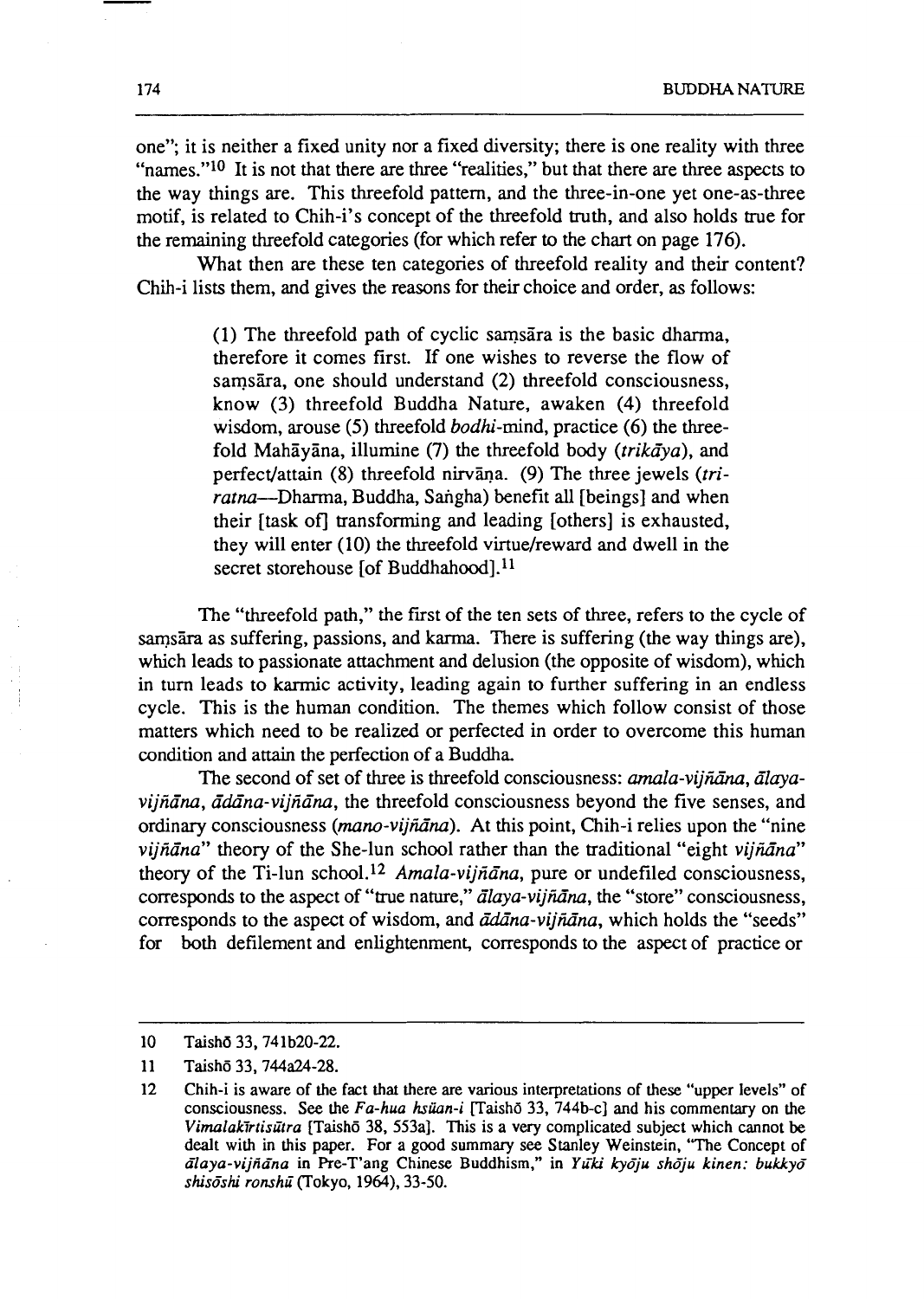activity.13 Chih-i takes pains to point out, however, that these "three" are actually aspects of a single consciousness; these *vijñana* are three in one, one yet three, as explained above.

The third of the sets of three is threefold Buddha Nature; this is explained in the next section

The fourth of the sets of three is threefold *prajna* wisdom: the "real aspects" of prajna refer to "all things" (sarvadharma) as correctly perceived through prajna wisdom: *prajn* $\vec{a}$  illuminated through insight/contemplation refers to the wisdom itself which illuminates reality as it is; "verbal" *prajna* refers to the texts and verbal expressions of *prajna*, as well as other up avic expressions of *prajna*.<sup>14</sup>

The **fifth** of the sets of three is threefold bodhi-wisdom: the "real aspects" of bodhi refer to reality as correctly perceived through bodhi-wisdom; bodhi as "real wisdom" refers to the wisdom itself which perceives reality as it is; bodhi as skilful means ( $\mu p \bar{q}$ ) refers to activity and working out of  $b \rho d h i$ -wisdom in the mundane world, such as Sākyamuni's career and attainment of samyaksambodhi.<sup>15</sup>

The sixth of the sets of three is threefold Mahavana I"great vehicle"]: the vehicle as reality (tathata); the vehicle in accordance with wisdom; the vehicle as attainment, i.e., practice as the vehicle for attaining wisdom. In more technical terms, and with reference to a passage from the *Lotus Sūtra*,<sup>16</sup> the three aspects of reality refer to the "vehicle as reality", the great vehicle on which the Buddha himself dwells; the "vehicle in accordance", that adorned with samadhi and wisdom; and the "vehicle of attainment", the dharmas which are attained through practice.17

It is interesting to note that Chih-i was familiar with but did not make much of these  $13<sup>°</sup>$ Yogâcara concepts. In fact, he seems to have considered the Yogâcara tradition, or at least the *M&iyiina.sarigraha.* to be inadequate **since** it **was (as** far **as** he knew) **too** academic and did not teach the concrete practices needed **to** attain the fine state of Buddhahood expounded in the text. He once compared the teachings of the *Mahayanasangraha*, especially the sections detailing the qualities of a Buddha, to a poor man counting his master's treasure. See **Fa***hua hsiian-i.* Taish6 33,704~13.

Taishō 33, 744c27-745a4. This classification is based on a gloss found in the *Ta chih tu*  $14<sup>°</sup>$ *lun* (Taish6 44,669a-c).

Taishd 33, 745a14-17. This classification seems to be **based** on a passage in the **Sad-**15 dharmapundarikasūtropadesa which presents three kinds of "Buddha-bodhi" based on the trikaya theory. See Taisho 26, 9bl1-19.

See Taishō 9, 8a23-24. Leon Hurvitz translates: "the Buddha himself dwells in the Greater  $16<sup>16</sup>$ Vehicle; whatever dharmas he acquires, adorned with the strength of concentration and wisdom ...," The Scripture of the Lotus Blossom of the Fine Dharma (New York, 1976), 34.

Taishō 33, 745a26-28. This terminology seems to be borrowed from a threefold  $17$ classification of Mahayana in the *Mahayanasangrahabhasya*, Vasubandhu's commentary to the *Mahāyānasarigraha* as translated by Paramārtha. See Taishō 31, 234c21-24.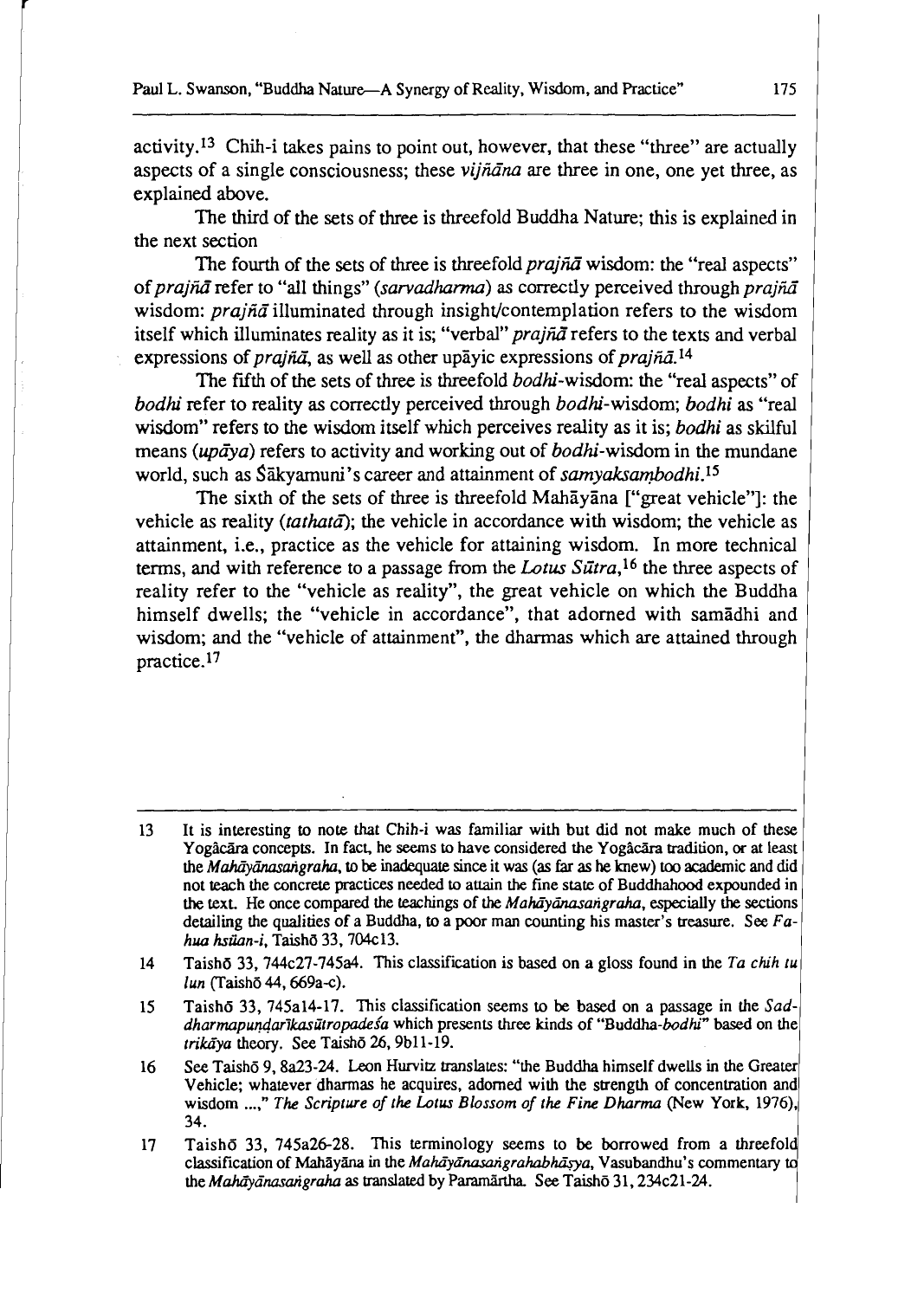| basic pattern       | 理<br>reality           | 智<br>wisdom          | 願<br>1 practice         |
|---------------------|------------------------|----------------------|-------------------------|
| "tracks"            | true nature itself     | the wisdom which     | practice which perfects |
|                     |                        | illumines the true   | inherent disposition    |
| 三軌                  | 眞性軌                    | nature               | for wisdom              |
|                     |                        | 觀照軌                  | 資成軌                     |
|                     |                        |                      |                         |
| threefold truth     | middle                 | emptiness            | conventional existence  |
| 三諦                  | 中                      | 츠                    | 假                       |
| 1. cyclic path      | path of suffering      | path of passions     | path of karma           |
| 三道                  | 苦道                     | 煩悩道                  | 業道                      |
|                     |                        |                      |                         |
| 2. consciousness    | amala-vijñāna          | ālaya-vijñāna        | ādāna-vijñāna           |
| (vijñāna)           | 菴摩羅識                   | 阿黎耶識                 | 阿陀那識                    |
| 譀                   |                        |                      |                         |
| 3. Buddha Nature    | direct cause of        | complete cause of    | conditional causes of   |
| 三佛性                 | <b>Buddhahood</b>      | Buddhahood           | Buddhahood              |
|                     | 正因性                    | 了因性                  | 縁因性                     |
|                     |                        |                      |                         |
| 4. prajñā           | the real aspects of    | prajñā illuminated   | verbal prajñā           |
|                     | prajñā                 | through insight-     |                         |
| 三般若                 | 實相                     | contemplation        | 文字                      |
|                     |                        | 觀照                   |                         |
|                     |                        |                      |                         |
| 5. bodhi-wisdom     | the real aspects of    | bodhi as real wisdom | bodhi as skilful means  |
| 三菩提                 | bodhi                  | 實智                   | (ирāуа)                 |
|                     | 審相                     |                      | 由                       |
| 6. Mahāyāna         | the vehicle as reality | the vehicle in       | the vehicle as          |
| 三大乘                 |                        | accordance with      | attainment              |
|                     | 理乘                     | [wisdom]             | 得乘                      |
|                     |                        | 隨乘                   |                         |
| 7. trikāya          | dharmakāya             | sambhogakāya         | nirmänakäya             |
|                     | 法身                     | 報身                   | 雁身                      |
| 8. nirvāna          | nirvāņa as pure by     | nirvāņa as perfect-  | nirvāņa as pure in      |
| 三涅槃                 | nature                 | complete unity       | skilful means           |
|                     | 性浄                     | 圓浄                   | 方便                      |
|                     |                        |                      |                         |
| 9. triratna         | Dharma                 | <b>Buddha</b>        | Sangha                  |
| 三寶                  | 法                      | 佛                    | 僧                       |
|                     |                        |                      |                         |
| 10. virtues/rewards | dharmakāya             | prajñā-wisdom        | liberation              |
| 三徳                  | 法身                     | 般若                   | 解脱                      |
|                     |                        |                      |                         |

# CHIH-I'S ANALYSIS OF THREEFOLD REALITY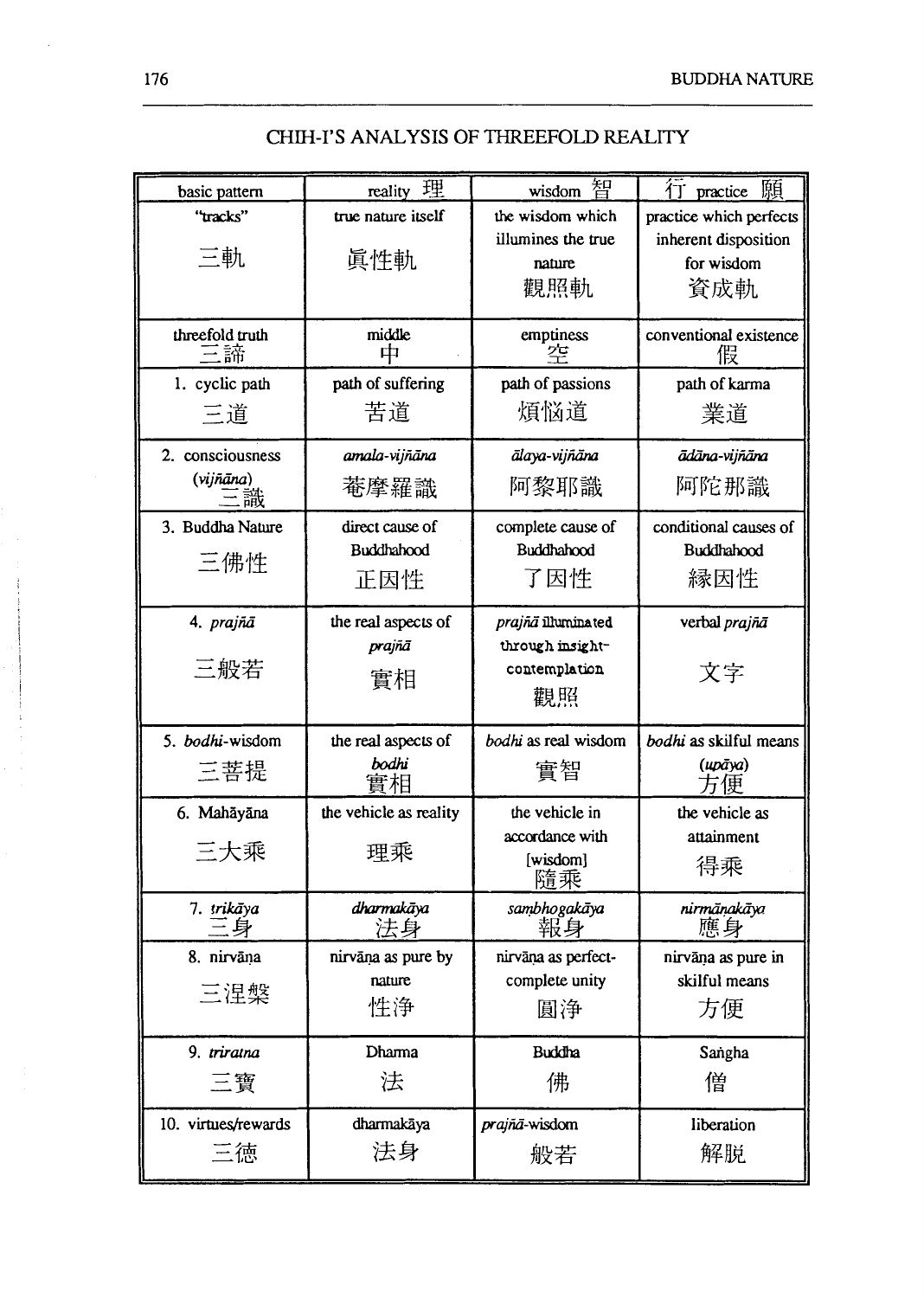The seventh of the sets of three is the threefold body (*trikava*) of the Buddha: the  $d$ harmakāya—body of dharma; the sambhogakāya—reward body, the wisdom of a Buddha as a reward for the practice of a bodhisattva; and nirmānakāva-transformation body, the appearance activity of a Buddha in this world.

The eighth of the sets of three is threefold nirvana: nirvana as pure by nature, i.e., "the nature of reality", i.e., nirvana as the complete and perfect result of perfecting wisdom and Buddhahood; and nirvana as pure in skilful means, i.e., the attainment of nirvana while still being active (though undefiled) to save other beings in this world, as "when firewood has been exhausted and the fire extinguished."l8

The ninth of the sets of three is the three jewels (triratna): the Dharma, reality as it is; the Buddha, or those who have attained wisdom; and the Saigha, the assembly of those who practice the Buddhist path.

The tenth and last of the sets of three is threefold virtue, the reward which accompanies the attainment of Buddhahood: dharmak $\bar{a}$ va, prajn $\bar{a}$ -wisdom, and liberation.<sup>19</sup> Once again, dharmakaya refers to reality as it is; *prajna* to the wisdom which correctly perceives this reality; and liberation to the attainment of this wisdom.

#### Threefold *Buddha* Nature

Threefold Buddha Nature consists of: (1) Buddha Nature as the direct cause of attaining Buddhahood, which corresponds to the aspect of "true nature"; **(2)**  Buddha Nature as the complete cause of attaining Buddhahood, which corresponds to the aspect of wisdom; and **(3)** Buddha Nature as the conditional causes of attaining Buddhahood, which corresponds to the aspect of practice.

Buddha Nature as direct cause refers to the innate potential in all sentient beings to become a Buddha;20 Chih-i illustrates this aspect of Buddha Nature by quoting the passage from the Lotus Sutra in which the rich father announces to everyone the true nature of his "lost" son: "You are truly my son; I am truly your father."<sup>21</sup> This passage illustrates the aspect of Buddha Nature as reality. Since all beings have within them the potential to become a Buddha, this is the "direct cause" for attaining Buddhahood.

The other two aspects of Buddha Nature are illustrated by a quotation from the parable of the priceless jewel sewn into the friend's garment: "I, from the past,

**<sup>18</sup> Taish6 33.745b27~2.** 

<sup>19</sup> Based on a passage in the *Nirvāna Sūtra*. See Taishō 12, 616b11-17.

**<sup>20</sup> Taishd 744b12- 13.** 

<sup>21</sup> See the parable of the lost son in the *Lotus Sūtra*, Taishō 9, 17b13-14. See Hurvitz, *Scriptwe,* **88.**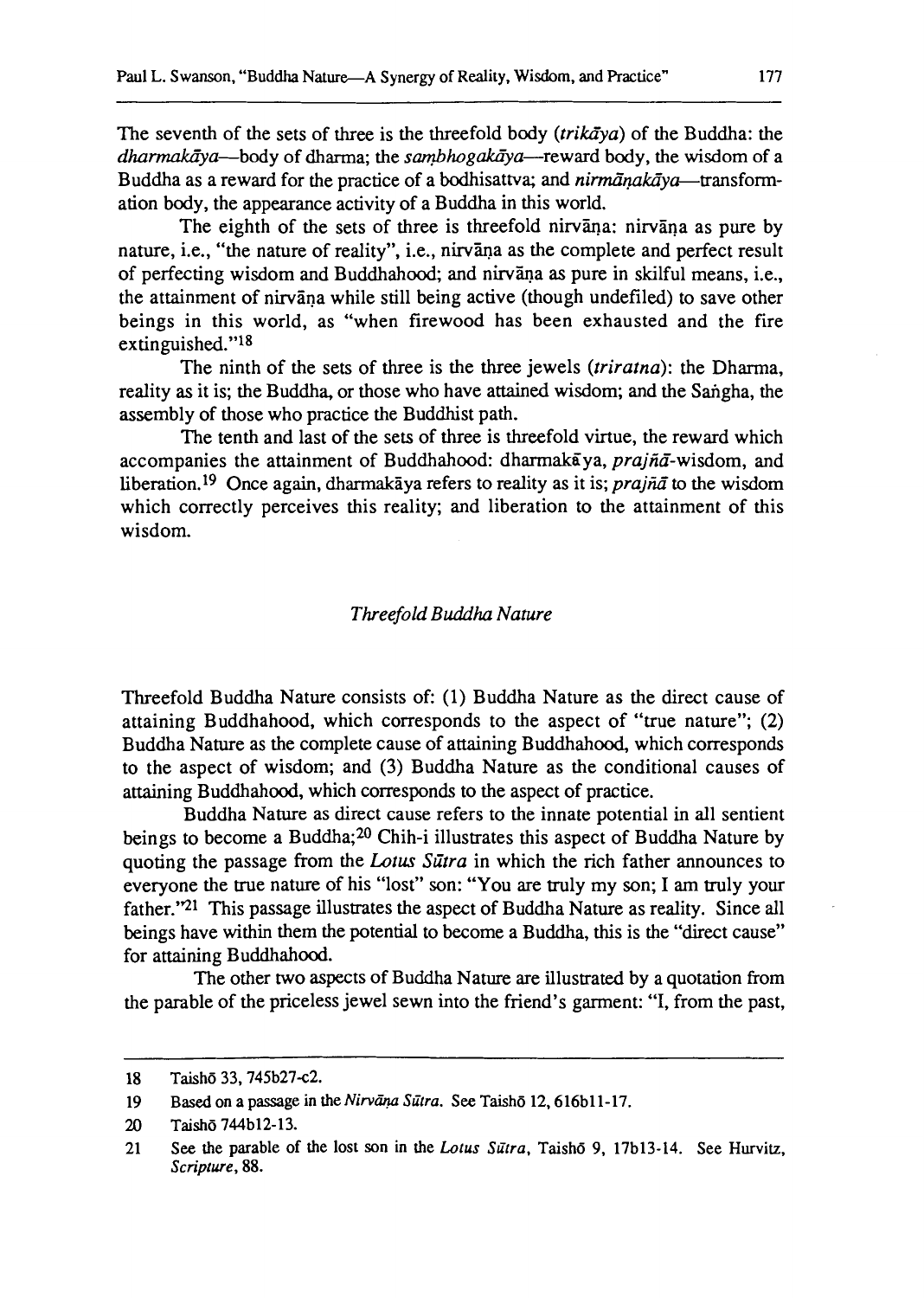have taught you the supreme path, therefore ... the vow [to attain] all wisdom persists without being lost."<sup>22</sup> Chih-i takes the word "wisdom" in this proof-text to illustrate Buddha Nature as the complete cause, i.e., the wisdom which illumines the true nature of reality, and the word "vow" to illustrate Buddha Nature as conditional causes, i.e., the practices necessary to attain wisdom.

Chih-i quotes further from the *Lotus Sūtra* to illustrate the threefold Buddha Nature: the pronouncement of the Bodhisattva Never-Disparaging that "I do not hold [any of] you in contempt, because all of you will become Buddhas" is said to illustrate Buddha **Nature** as the direct cause of Buddhahood, i.e., that everyone has within them the innate potential to become a Buddha. The four assemblies of monks and lay people, who at first mocked the Bodhisattva Never-Disparaging, later reformed their ways and chanted the siitras and so forth, and so attained the Buddha's wisdom. This illustrates Buddha Nature as complete cause. The various virtues and rewards gained by these figures illustrate Buddha Nature as conditional causes.23

This threefold classification and the terms Chih-i uses are traditionally attributed to passages from the Nirvana Sūtra.<sup>24</sup> The Nirvana Sūtra, however, speaks of a twofold Buddha Nature, and the inspiration for a threefold pattern seems to come from Chih-i himself. A passage on Buddha Nature in the Nirvana Sūtra says:

> World Honored One! As the Buddha explains, there are two types of causes, [direct] causes and conditional causes. Which [kind of] cause is the Buddha Nature of sentient beings?

> Good sons! There are also two types of causes for the Buddha Nature of sentient beings. The first is correct [direct] causes and the second is conditional causes. "Correct causes"<sup>8</sup> refers to all sentient beings [themselves], and "conditional causes" refers to [the practice of] the six perfections.<sup>25</sup>

At this point we have only two of the three parts of Chih-i's threefold Buddha Nature. Later on in the same passage of the Nirvana Sutra, however, we find that "conditional causes" are equated with "complete causes"<sup> $1,26$ </sup> Here, the three individual terms are found in the Nirvana Sutra, but the threefold structure and explanation of these terms is original with Chih-i.

<sup>22</sup> The second half of this phrase corresponds to Taish<sub>o</sub> 9, 29a18-19. Hurvitz translates, **"though the vow concerning All-Knowledge, still there, had never lost its effect"** *(Scripture of the Lotus Blossom,* **165).** 

**<sup>23</sup>** *Lotus Sitra,* **Taishd 9.50~-51b; ibid., 280-282.** 

**<sup>24</sup> See, for example, Taish6 12,775-776.** 

**<sup>25</sup> Taish6 12.775b26-29.** 

**<sup>26</sup> Taish6 12,776b4.**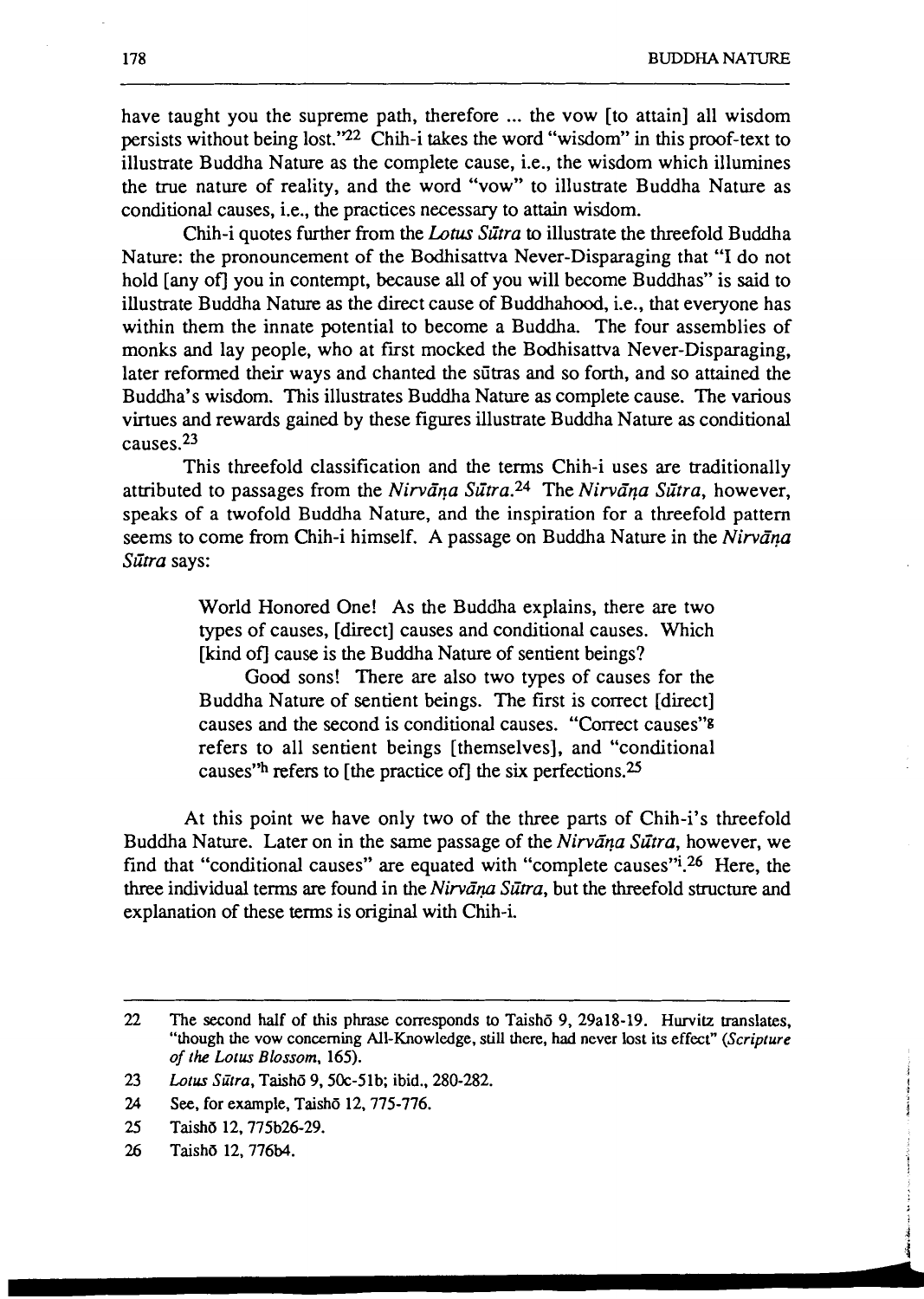What, then, is Chih-i's intention in proposing a threefold Buddha Nature? Some of his illustrations seem rather imaginative, but his intent is clear. He is concerned to identify Buddha Nature with the *ekayana* principle of the Lotus Sūtra, that all sentient beings are destined to attain Buddhahood. Buddha Nature is seen to have three aspects: first, the way things are, i.e., the innate potential in all beings to attain Buddhahood, whether it is realized or not; second, the wisdom which is the content of the Buddha's enlightenment and the goal of practice; and third, the practices or activity required to realize this wisdom. Buddha Nature is not a static entity but an active process—a synergistic trinity of reality, wisdom, and practice. $27$ Otherwise, Buddha Nature reverts to being a kind of substantial atman, an idea which is antithetical to the very foundations of Buddhist thought.

Further, these three aspects of Buddha Nature are dependent on each other; they have no meaning on their own. There is no independent "potential" for Buddhahood or wisdom without practice; practice has no meaning without the promise of attaining Buddhahood. The potential is there, but it must be realized. They are three in one, one yet three.

### *Conclusion*

We have seen how Chih-i presented his concept of a threefold Buddha Nature in the context of interpreting a number of traditional Buddhist concepts in terms of threefold dharmas. The basic threefold pattern-reality, wisdom, practice-and the synergistic relationship that obtains among them is, in a sense, a way to avoid a simplistic treatment of the question whether Buddha Nature "exists" or "does not exist." To Chih-i, Buddha Nature, synonymous with the *ekayana* principle of the promise of Buddhahood for all beings, is not a static entity, and yet one cannot say that it does not exist. Buddha Nature is part of a larger world of experience which includes the other threefold dharmas and involves three aspects: the way things are, the wisdom to perceive them correctly, and the practice required to attain this wisdom.

It may not be appropriate to ask how Chih-i would have responded to the famous Zen query "Does a dog have Buddha Nature?" After all, this question arose much later under quite different social and historical circumstances. But to venture a guess, he may have taken the "middle" way and answered "Yes and no," and if in a talkative mood would have continued with the standard Madhyamika response, "Well, actually, yes, no, both yes and no, and neither yes nor no. In your case follow such-and-such a practice, and strive to realize the wonderful and subtle

**27 Can this pattern be carried further into Christian theology and the idea of the Trinity: the father as reality, the son as incarnate wisdom, the holy spirit as the carrying out of activity**  in our daily lives? I leave that question for another occasion.

t i: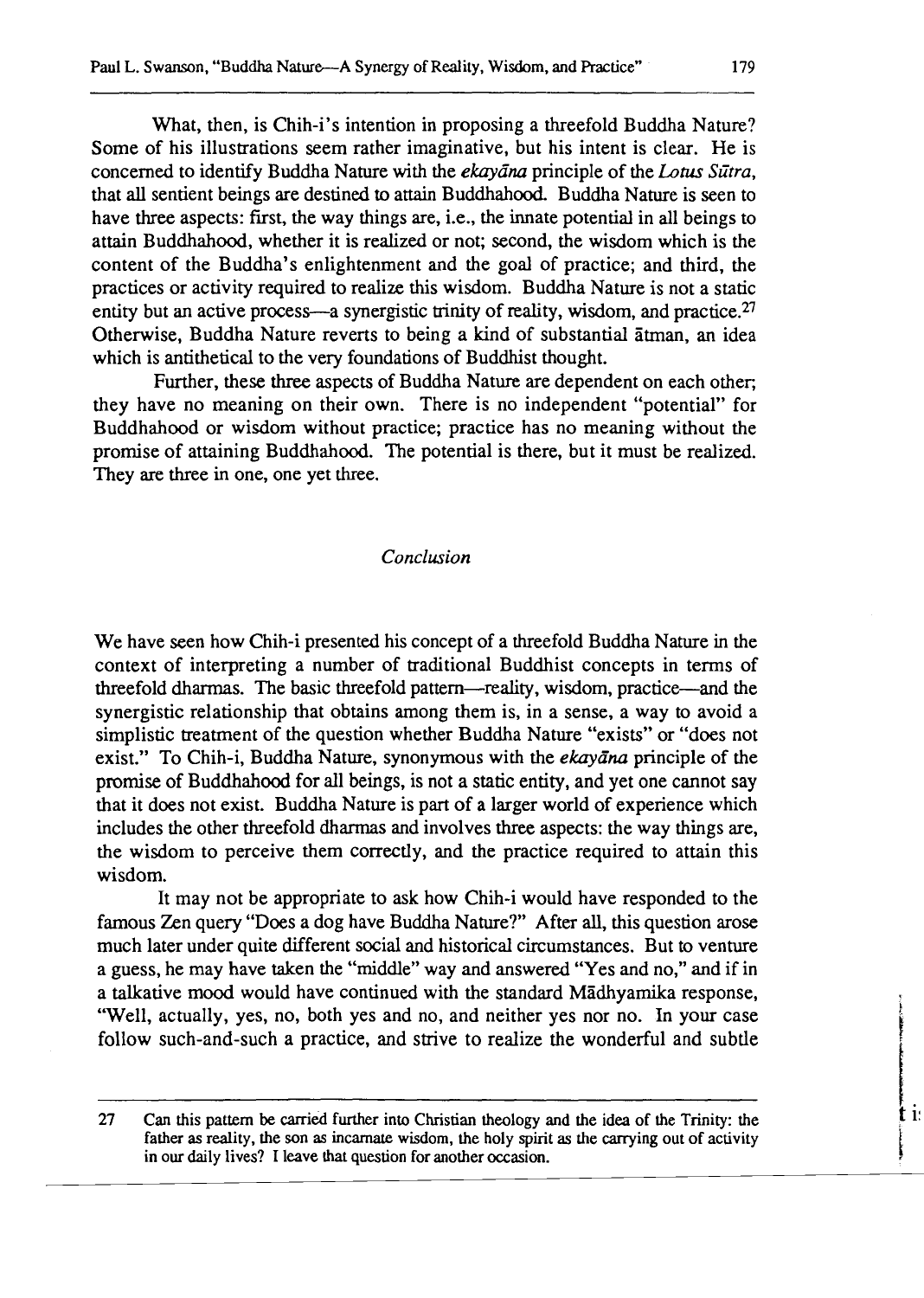dharma of the Buddha." Or, in terms of the threefold truth he may have answered, "There is no Buddha Nature because everything is empty of svabhavic-being and is subject to dependent coarising, yet there is Buddha Nature in the conventional sense that all beings have the potential to become Buddhas and (according to the *Lotus Sūtra*) are destined to do so; to realize the truth of both these statements is the Middle Way." Wordy and pedantic, perhaps, and not as striking as simply barking out  $WU$ , but it covers all the bases. And it draws one's attention back to the importance of correct *practice* to *realize* one's inherent/potential *Buddha Nature.* 

*Chinese Characters* 

a 湛然 b 金剛錦 三軌  $\mathbf{c}$ 真性  $\overline{\mathbf{d}}$ e 観性 資成  $\mathbf{f}$ 正因  $\mathbf{g}$ h 縁因 了因  $\mathbf{i}$